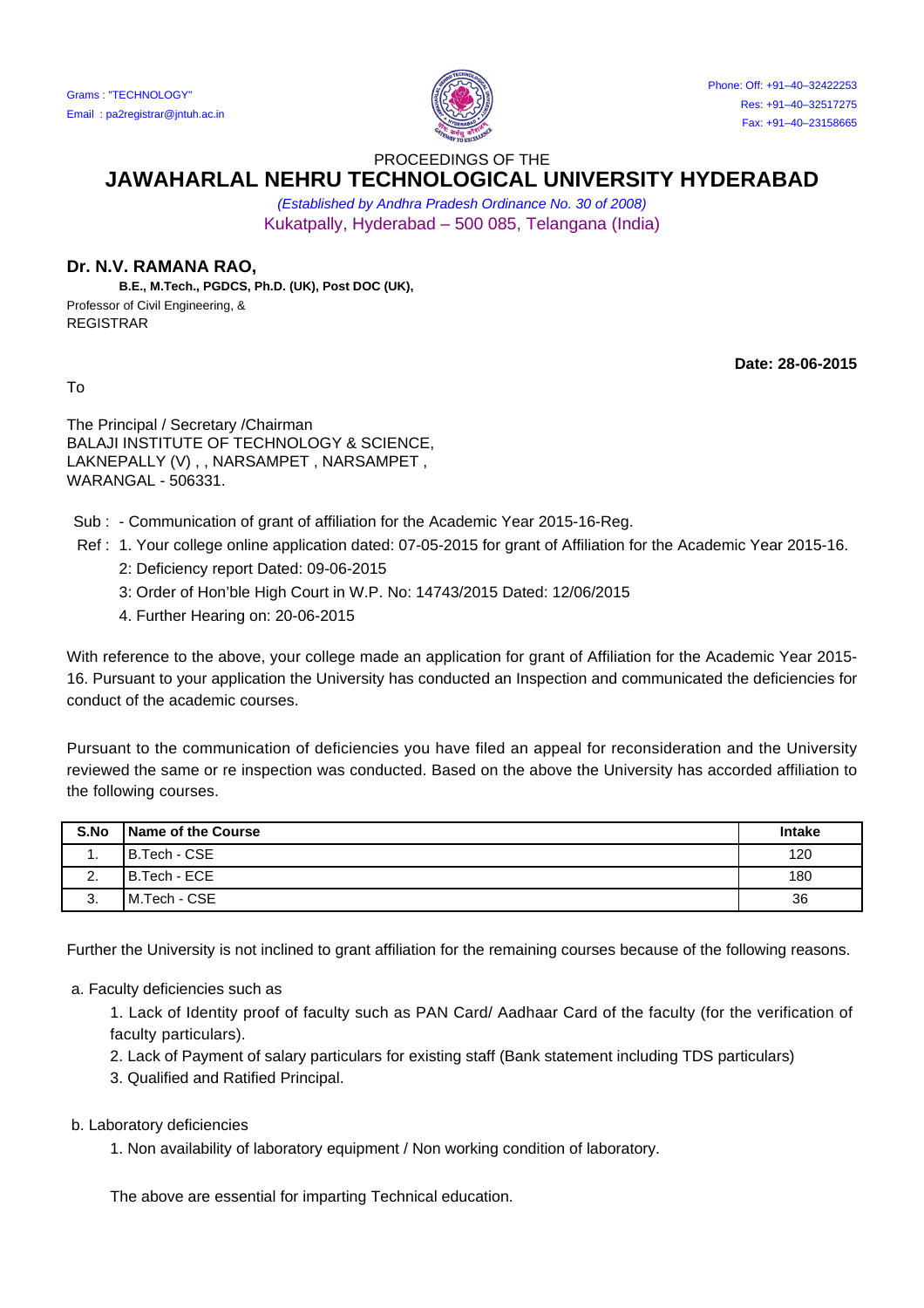It is further stated that the University reserves its right to make further re-inspection at any time for satisfaction of the existing essential academic requirements in particular Laboratory and Faculty in your college. If the University is not satisfied regarding the essential requirements the affiliation may be cancelled..

The annexure contained along with this letter may be read as a part of this letter.

**Sd/- REGISTRAR**